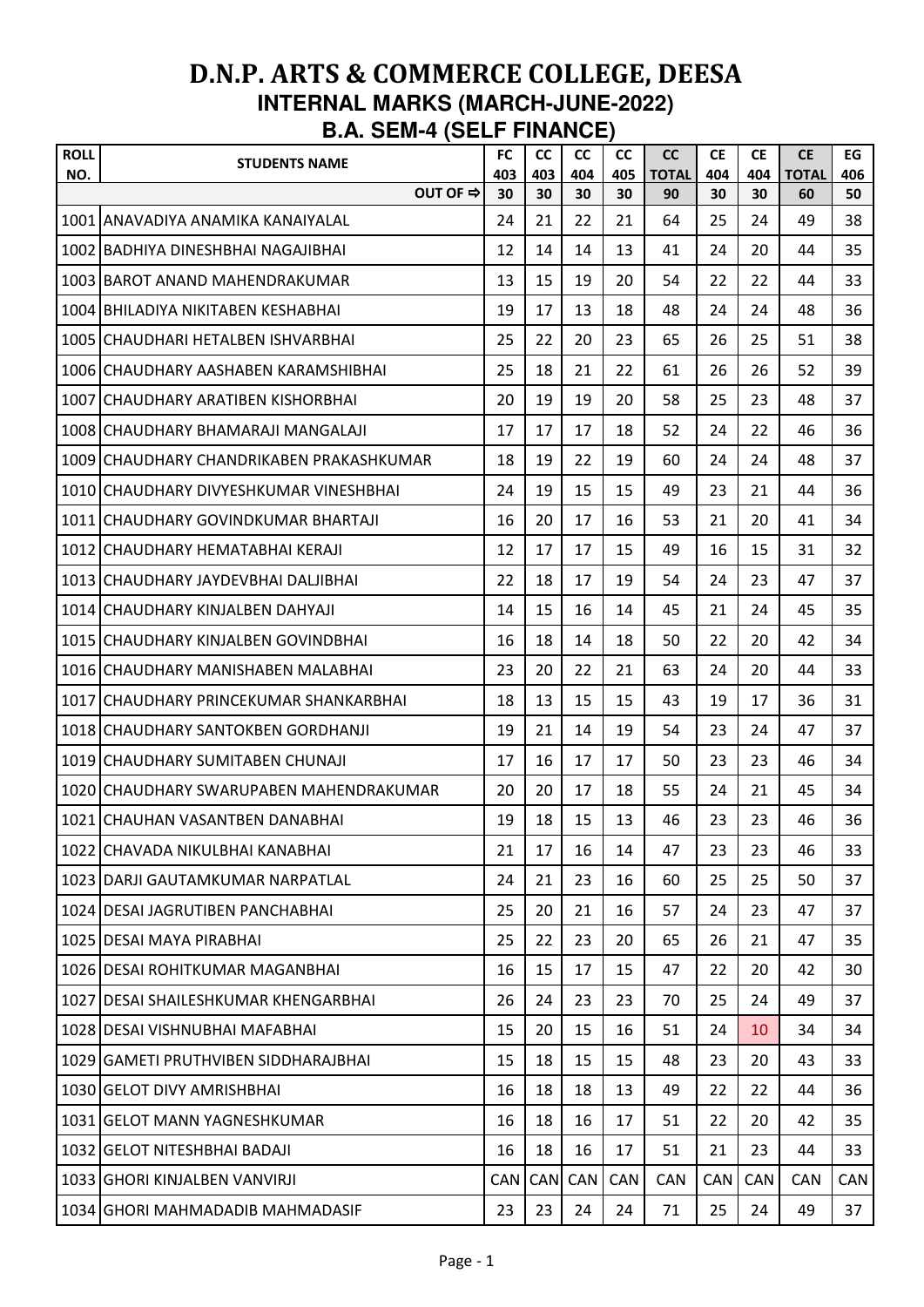| <b>ROLL</b><br>NO. | <b>STUDENTS NAME</b>                    | <b>FC</b><br>403 | cc<br>403 | <b>CC</b><br>404 | <b>CC</b><br>405 | <b>CC</b><br><b>TOTAL</b> | <b>CE</b><br>404 | <b>CE</b><br>404 | <b>CE</b><br><b>TOTAL</b> | EG<br>406 |
|--------------------|-----------------------------------------|------------------|-----------|------------------|------------------|---------------------------|------------------|------------------|---------------------------|-----------|
|                    | OUT OF ⇒                                | 30               | 30        | 30               | 30               | 90                        | 30               | 30               | 60                        | 50        |
|                    | 1035 GOHIL CHARMIBEN ARVINDBHAI         | 22               | 22        | 22               | 17               | 61                        | 22               | 20               | 42                        | 34        |
|                    | 1036 GOSAI DIYA MAHESHBHAI              | 20               | 19        | 14               | 14               | 47                        | 22               | 22               | 44                        | 32        |
|                    | 1037 JJADAV NIRALIBEN NANUBHAI          | 24               | 19        | 23               | 17               | 59                        | 24               | 22               | 46                        | 37        |
|                    | 1038 JOSHI SACHINKUMAR JAYARAMBHAI      | 16               | 16        | 18               | 15               | 49                        | 23               | 22               | 45                        | 35        |
|                    | 1039 JOSHI VISHVABEN ATULKUMAR          | 23               | 21        | 21               | 20               | 62                        | 24               | 24               | 48                        | 38        |
|                    | 1040 KACHCHHAVA HETALBEN KARSHANBHAI    | 22               | 20        | 17               | 18               | 55                        | 25               | 23               | 48                        | 38        |
|                    | 1041 KACHCHHAVA PRANJAL SOMALAL         | 18               | 17        | 20               | 18               | 55                        | 21               | 23               | 44                        | 34        |
|                    | 1042 KOLI BHARATBHAI GOVABHAI           | 21               | 24        | 19               | 19               | 62                        | 27               | 25               | 52                        | 38        |
|                    | 1043 MAJIRANA AMITKUMAR BABUBHAI        | 21               | 22        | 19               | 21               | 62                        | 24               | 21               | 45                        | 31        |
|                    | 1044   MAKVANA SAGARBHAI AMARATJI       | 19               | 22        | 19               | 16               | 57                        | 22               | 23               | 45                        | 37        |
|                    | 1045 MALI DIPAK RUPSHIBHAI              | 24               | 19        | 16               | 18               | 53                        | 24               | 22               | 46                        | 35        |
|                    | 1046 MALI DIPIKABEN KANAIYALAL          | 17               | 17        | 19               | 20               | 56                        | 24               | 22               | 46                        | 35        |
|                    | 1047   MALUPURA JAGDISHBHAI PRADHANJI   | 18               | 18        | 18               | 16               | 52                        | 22               | 24               | 46                        | 38        |
|                    | 1048 IMORAKHIYA SAIYAM PRAFULBHAI       | 26               | 18        | 18               | 15               | 51                        | 26               | 24               | 50                        | 37        |
|                    | 1049 NAYI SANJAYKUMAR SURESHBHAI        | 18               | 19        | 21               | 16               | 56                        | 22               | 21               | 43                        | 35        |
|                    | 1050 PADHIYAR SIDD AJAYKUMAR            | 14               | 16        | 14               | 14               | 44                        | 16               | 15               | 31                        | 33        |
|                    | 1051 PANCHAL LAKHIBEN DEVENDRABHAI      | 22               | 21        | 25               | 23               | 69                        | 25               | 25               | 50                        | 38        |
|                    | 1052 PARMAR JAGDISH HEMCHANDBHAI        | 14               | 20        | AB               | 13               | 33                        | 24               | 23               | 47                        | 36        |
|                    | 1053   PARMAR JAYKUMAR DILIPBHAI        | 12               | 17        | 12               | 12               | 41                        | 20               | 20               | 40                        | 37        |
|                    | 1054 PARMAR KAILASHBEN RAMAJI           | 22               | 20        | 23               | 21               | 64                        | 25               | 26               | 51                        | 37        |
|                    | 1055 PARMAR KIRANKUMAR KANTILAL         | 14               | 13        | 15               | 12               | 40                        | 19               | 12               | 31                        | 32        |
|                    | 1056 PARMAR KULDIP DINESHBHAI           | 12               | 14        | 13               | 12               | 39                        | 21               | 17               | 38                        | 30        |
|                    | 1057 PARMAR PARASKUMAR KANTIBHAI        | 20               | 24        | 17               | 17               | 58                        | 24               | 24               | 48                        | 35        |
|                    | 1058 PARMAR SHAILESHBHAI SOMAJI         | 14               | 18        | 15               | 17               | 50                        | 22               | 20               | 42                        | 35        |
|                    | 1059 PRAJAPATI KAUSHALKUMAR KASLABHAI   | 25               | 18        | 17               | 18               | 53                        | 24               | 24               | 48                        | 36        |
|                    | 1060 PRAJAPATI VIKRAMBHAI PARSHOTAMBHAI | 18               | 18        | 21               | 19               | 58                        | 24               | 23               | 47                        | 38        |
|                    | 1061 PUROHIT VISHNUBHAI LASUJI          | 16               | 20        | 19               | 17               | 56                        | 22               | 23               | 45                        | 37        |
|                    | 1062 RABARI AMIBEN BHURABHAI            | 22               | 18        | 19               | 17               | 54                        | 25               | 23               | 48                        | 38        |
|                    | 1063 RABARI GANESHBHAI BHURABHAI        | 19               | 20        | 24               | 15               | 59                        | 25               | 26               | 51                        | 38        |
|                    | 1064 IRABARI PRAFULKUMAR MOHANBHAI      | 22               | 16        | 15               | 13               | 44                        | 22               | 21               | 43                        | 36        |
|                    | 1065 RABARI RAMESHBHAI BECHARABHAI      | 19               | 16        | 22               | 17               | 55                        | 23               | 23               | 46                        | 37        |
|                    | 1066 RABARI RAVINABEN ISHWARBHAI        | 16               | 17        | 19               | 14               | 50                        | 22               | 24               | 46                        | 35        |
|                    | 1067 RATHOD JITENDRAKUMAR KANTILAL      | 12               | 14        | 13               | 13               | 40                        | 20               | 16               | 36                        | 32        |
|                    | 1068 RATHOD RITUBEN GIRVIRSINH          | 22               | 21        | 22               | 19               | 62                        | 24               | 25               | 49                        | 38        |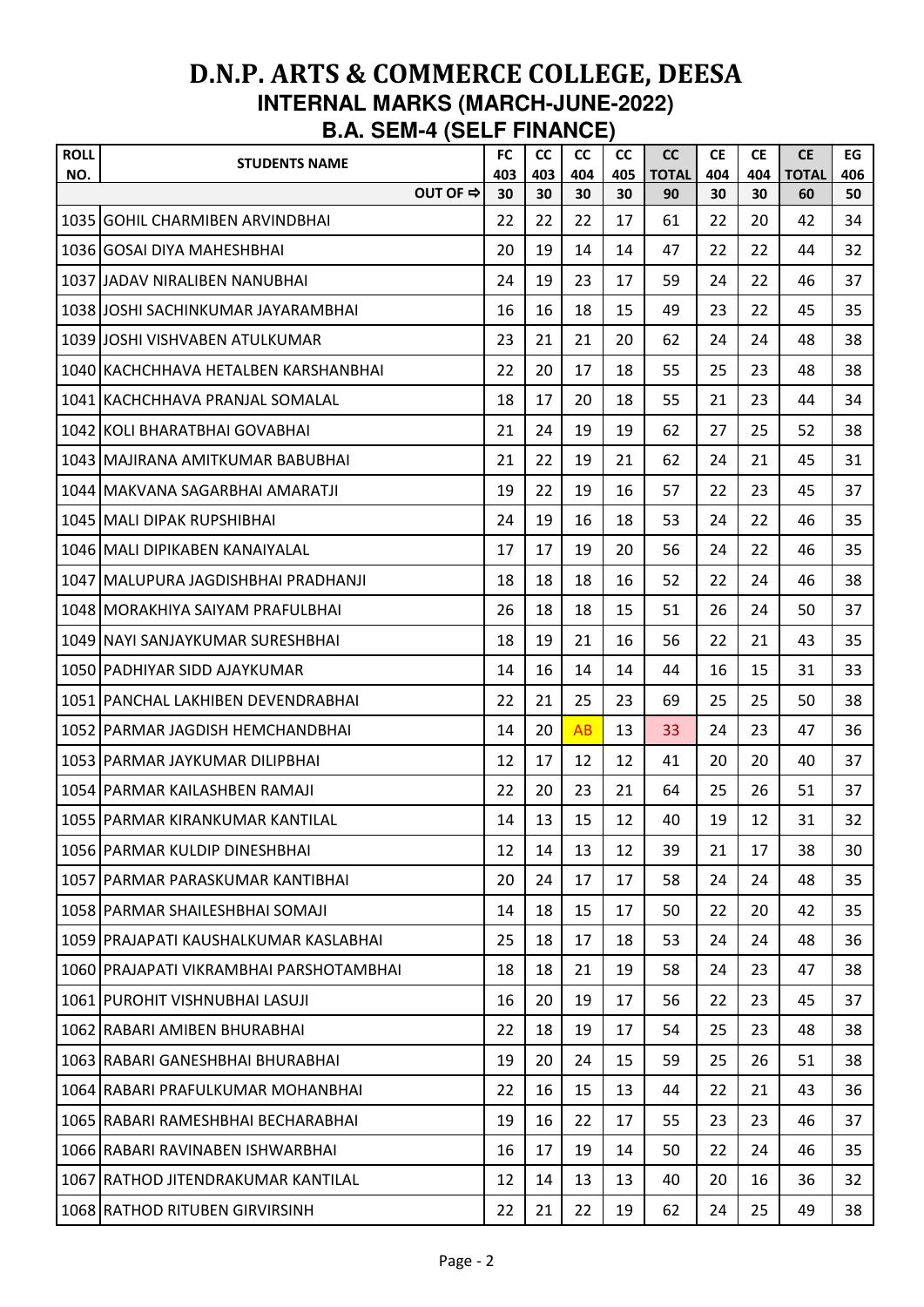| <b>ROLL</b><br>NO. | <b>STUDENTS NAME</b>                     | <b>FC</b><br>403 | cc<br>403  | <b>CC</b><br>404 | <b>CC</b><br>405 | <b>CC</b><br><b>TOTAL</b> | <b>CE</b><br>404 | <b>CE</b><br>404 | <b>CE</b><br><b>TOTAL</b> | EG<br>406  |
|--------------------|------------------------------------------|------------------|------------|------------------|------------------|---------------------------|------------------|------------------|---------------------------|------------|
|                    | OUT OF ⇒                                 | 30               | 30         | 30               | 30               | 90                        | 30               | 30               | 60                        | 50         |
|                    | 1069 SANKHALA NIKULKUMAR GANAPATBHAI     | 16               | 16         | 17               | 15               | 48                        | 22               | 22               | 44                        | 34         |
|                    | 1070 SHEKH MAHAMADPARVEJ ABBASBHAI       | 17               | 17         | 21               | 18               | 56                        | 22               | 23               | 45                        | 35         |
|                    | 1071 SOLANKI DAXABEN HARPALSINH          | 14               | 16         | 16               | 13               | 45                        | 22               | 22               | 44                        | 32         |
|                    | 1072 SOLANKI DIVYABEN MANOHARSINH        | 13               | 16         | 15               | 15               | 46                        | 22               | 22               | 44                        | 33         |
|                    | 1073 SOLANKI HASMUKH ASHOKBHAI           | 13               | 16         | 15               | 13               | 44                        | 22               | 24               | 46                        | 34         |
|                    | 1074 SOLANKI MUKESHKUMAR DUDAJI          | 13               | 16         | 15               | 13               | 44                        | 18               | 21               | 39                        | 31         |
|                    | 1075 SOLANKI RAJVEERSINH INDRAJEETSINH   | 21               | 20         | 23               | 20               | 63                        | 26               | 25               | 51                        | 37         |
|                    | 1076 ISUNDESHA KAMLESHBHAI NARSINHJI     | 19               | 19         | 21               | 19               | 59                        | 17               | 22               | 39                        | 32         |
|                    | 1077 SUTHAR BHARATBHAI NAGJIBHAI         | 23               | 21         | 20               | 18               | 59                        | 24               | 24               | 48                        | 36         |
|                    | 1078 SUTHAR GOPALBHAI KEVALBHAI          | 18               | 16         | 15               | 17               | 48                        | 22               | 23               | 45                        | 33         |
|                    | 1079 ISUTHAR HINABEN RAMESHCHANDRA       | 21               | 20         | 22               | 18               | 60                        | 27               | 25               | 52                        | 36         |
|                    | 1080 SUTHAR JANKIBEN GOVINDBHAI          | 12               | 14         | 12               | 13               | 39                        | 19               | 19               | 38                        | 32         |
|                    | 1081 SUTHAR MAHESHKUMAR BHARATBHAI       | 21               | 21         | 21               | 18               | 60                        | 26               | 22               | 48                        | 38         |
|                    | 1082 ITANK RAHUL RAJAJI                  | 12               | 17         | 16               | 14               | 47                        | 10               | 16               | 26                        | 32         |
|                    | 1083 THAKKAR JAIMINIBEN NARESHBHAI       | 18               | 15         | 12               | 12               | 39                        | 19               | 16               | 35                        | 33         |
|                    | 1084 ITHAKOR BHERUBHA VINUJI             | 19               | 18         | 21               | 22               | 61                        | 25               | 25               | 50                        | 38         |
|                    | 1085 THAKOR NEHABEN KIRTANJI             | 19               | 22         | 19               | 18               | 59                        | 25               | 25               | 50                        | 38         |
|                    | 1086 VAGHELA ANSHUMANSINH SHRAVANSINH    | 20               | 16         | 15               | 13               | 44                        | 25               | 22               | 47                        | 36         |
|                    | 1087 VAGHELA KANUSINH HARCHANDJI         | 24               | 22         | 23               | 16               | 61                        | 24               | 24               | 48                        | 38         |
|                    | 1088 VAGHELA PARASBHAI DEVABHAI          | 14               | 16         | 15               | 15               | 46                        | 23               | 22               | 45                        | 36         |
|                    | 1089 VAGHELA PAYALBEN PRAKASHJI          | 19               | 19         | 16               | 17               | 52                        | 25               | 26               | 51                        | 38         |
|                    | 1090 VATMA NISHABEN AMRUTBHAI            | 17               | 19         | 20               | 17               | 56                        | 23               | 23               | 46                        | 38         |
|                    | 1091 DABHI PARABATBHAI BABUJI            | 15               | 18         | 13               | 15               | 46                        | 20               | 24               | 44                        | 36         |
|                    | 1092 DESAI ANKITBHAI BABUBHAI            | 18               | 20         | 22               | 21               | 63                        | 25               | 24               | 49                        | 38         |
|                    | 1093 KACHHAVA PRASHANTKUMAR MAHENDRABHAI | <b>CAN</b>       | <b>CAN</b> | CAN              | CAN              | <b>CAN</b>                | <b>CAN</b>       | <b>CAN</b>       | <b>CAN</b>                | <b>CAN</b> |
|                    | 1094 MAKWANA BIPINBHAI PRADHANJI         | 13               | 18         | 13               | 13               | 44                        | 22               | 20               | 42                        | 34         |
|                    | 1095 PARMAR KIRANBHAI POPATBHAI          | 17               | 24         | AB               | 17               | 41                        | 25               | 25               | 50                        | 36         |
|                    | 1096 RATHOD SUNILKUMAR BHURAJI           | 16               | 20         | 19               | 15               | 54                        | 25               | 22               | 47                        | 38         |
|                    | 1097 RAVAL ANANYABEN HEMANTKUMAR         | <b>CAN</b>       | <b>CAN</b> | CAN              | CAN              | <b>CAN</b>                | <b>CAN</b>       | <b>CAN</b>       | <b>CAN</b>                | <b>CAN</b> |
|                    | 1098 THAKOR URMILABEN PARJIJI            | 18               | 17         | 15               | 17               | 49                        | 25               | 24               | 49                        | 32         |
|                    | 1099 VYAS KSHITIJ BAKULKUMAR             | 16               | 18         | 14               | 15               | 47                        | 23               | 22               | 45                        | 38         |
|                    | 1100 DESAI YASHKUMAR BABUBHAI            | 20               | 19         | 19               | 17               | 55                        | 22               | 22               | 44                        | 38         |
|                    | 1101 GAUSVAMEE BHAVESHPUREE KARSHANPUREE | 18               | 18         | 16               | 18               | 52                        | 25               | 25               | 50                        | 37         |
|                    | 1102 RABARI KHUSHBUBEN HARCHANDBHAI      |                  | CAN CAN    | <b>CAN</b>       | CAN              | CAN                       | CAN              | CAN              | CAN                       | <b>CAN</b> |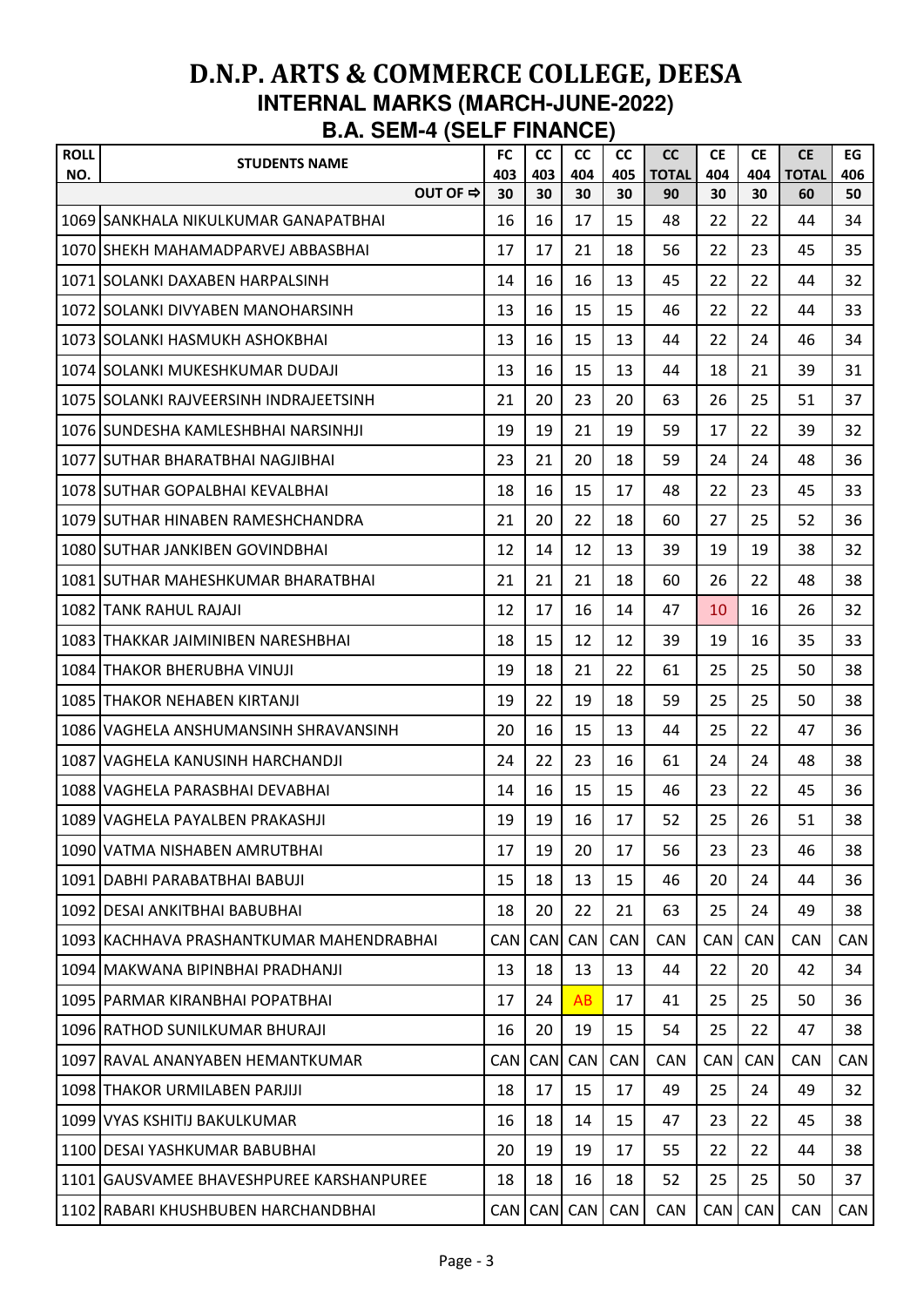| <b>ROLL</b><br>NO. | <b>STUDENTS NAME</b>                  |          | <b>FC</b><br>403 | cc<br>403  | <b>CC</b><br>404 | <b>CC</b><br>405 | <b>CC</b><br><b>TOTAL</b> | <b>CE</b><br>404 | <b>CE</b><br>404 | <b>CE</b><br><b>TOTAL</b> | EG<br>406 |
|--------------------|---------------------------------------|----------|------------------|------------|------------------|------------------|---------------------------|------------------|------------------|---------------------------|-----------|
|                    |                                       | OUT OF ⇒ | 30               | 30         | 30               | 30               | 90                        | 30               | 30               | 60                        | 50        |
|                    | 1103 CHAUDHARY YUVRAJKUMAR SHANKARJI  |          | 15               | 18         | 13               | 17               | 48                        | 22               | 22               | 44                        | 36        |
|                    | 1104 PADHIYAR SAGAR SUKHDEVBHAI       |          | 16               | 19         | 14               | 15               | 48                        | 24               | 23               | 47                        | 35        |
|                    | 1105 TRIVEDI PAYALBEN AMARATBHAI      |          | 18               | 18         | 12               | 14               | 44                        | 21               | 22               | 43                        | 27        |
|                    | 1106 PARMAR SEEMABEN MIRKHANAJI       |          | <b>CAN</b>       | <b>CAN</b> | CAN              | CAN              | CAN                       | <b>CAN</b>       | <b>CAN</b>       | <b>CAN</b>                | CAN       |
|                    | 1151 BAMNIYA HARDIKUMAR SHANKARLAL    |          | 19               | 19         | 22               | 20               | 61                        | 21               | 14               | 35                        | 32        |
|                    | 1152 BAVA RAHULPURI RAMPURI           |          | <b>CAN</b>       | CAN        | CAN              | CAN              | <b>CAN</b>                | <b>CAN</b>       | <b>CAN</b>       | <b>CAN</b>                | CAN       |
|                    | 1153 BOCHIYA PARVATIBEN PIRABHAI      |          | 14               | 22         | 19               | 21               | 62                        | 23               | 24               | 47                        | 42        |
|                    | 1154 ICHARKATA BHAVNABEN GOVABHAI     |          | 15               | 23         | 19               | 23               | 65                        | 20               | 20               | 40                        | 46        |
|                    | 1155 CHAUDHARY ALPESHBHAI NARNAJI     |          | 17               | 21         | 20               | 23               | 64                        | 23               | 22               | 45                        | 33        |
|                    | 1156 CHAUDHARY BHAVARI DALURAM        |          | 15               | 17         | 19               | 21               | 57                        | 20               | 20               | 40                        | 30        |
|                    | 1157 CHAUDHARY BHAVESHBHAI TRIKMABHAI |          | 18               | 17         | 20               | 17               | 54                        | 23               | 18               | 41                        | 32        |
|                    | 1158 CHAUDHARY DEVABHAI KARAMSIBHAI   |          | 12               | 14         | 17               | 17               | 48                        | 20               | 18               | 38                        | 28        |
|                    | 1159 CHAUDHARY DINESH BHURABHAI       |          | 16               | 17         | 19               | 24               | 60                        | 21               | 18               | 39                        | 35        |
|                    | 1160 ICHAUDHARY GOVINDKUMAR DAHYAJI   |          | 12               | 18         | 19               | 19               | 56                        | 21               | 20               | 41                        | 33        |
|                    | 1161 CHAUDHARY JAGDISHKUMAR KAPURJI   |          | 14               | 19         | 19               | 22               | 60                        | 20               | 16               | 36                        | 28        |
|                    | 1162 CHAUDHARY MAYABEN ISHVARJI       |          | 17               | 21         | 21               | 22               | 64                        | 24               | 19               | 43                        | 43        |
|                    | 1163 CHAUDHARY SHAMLAJI GORDHANJI     |          | 12               | 19         | 22               | 23               | 64                        | 22               | 22               | 44                        | 38        |
|                    | 1164 CHAUDHARY SURESHKUMAR ISHAVARJI  |          | 14               | 21         | 20               | 23               | 64                        | 23               | 20               | 43                        | 36        |
|                    | 1165 CHAUDHARY VARSHABEN SANGRAMBHAI  |          | 18               | 19         | 18               | 20               | 57                        | 19               | 19               | 38                        | 31        |
|                    | 1166 CHAUDHARY VINODBHAI POKRAJI      |          | 12               | 21         | 19               | 19               | 59                        | 22               | 18               | 40                        | 40        |
|                    | 1167 CHAUDHARY VISHNUKUMAR LAKHAJI    |          | 14               | 17         | 18               | 19               | 54                        | 15               | 20               | 35                        | 30        |
|                    | 1168 CHAUHAN BHARATBHAI HEDUJI        |          | 14               | 19         | 23               | 19               | 61                        | 22               | 22               | 44                        | 33        |
|                    | 1169 CHAUHAN HITESHKUMAR AJMALJI      |          | 16               | 23         | 22               | 24               | 69                        | 23               | 21               | 44                        | 41        |
|                    | 1170 CHAVDA JINALBA JASHWANTSINH      |          | 25               | 25         | 24               | 22               | 71                        | 24               | 22               | 46                        | 44        |
|                    | 1171 DAVE AJAYKUMAR RAJUBHAI          |          | 18               | 20         | 20               | 23               | 63                        | 26               | 16               | 42                        | 30        |
|                    | 1172 DELASANIYA AJAYKUMAR VARSANGJI   |          | 17               | 20         | 19               | 20               | 59                        | 23               | 22               | 45                        | 45        |
|                    | 1173 DESAI ASHISHKUMAR RAMESHBHAI     |          | 17               | 17         | 16               | 19               | 52                        | 19               | 13               | 32                        | 34        |
|                    | 1174 DESAI ASHVINBHAI MOTIBHAI        |          | 12               | AB         | 18               | 21               | 39                        | 16               | 22               | 38                        | 39        |
|                    | 1175 DESAI BHAVESHKUMAR VELABHAI      |          | 13               | 19         | 21               | 22               | 62                        | 19               | 18               | 37                        | 31        |
|                    | 1176 IDESAI BHAVINKUMAR ISHVARBHAI    |          | 14               | 20         | 17               | 15               | 52                        | 14               | 19               | 33                        | 20        |
|                    | 1177   DESAI DASHRATHBHAI RAMESHBHAI  |          | 13               | 21         | 21               | 22               | 64                        | 24               | 21               | 45                        | 28        |
|                    | 1178 DESAI JASHMIN PANCHABHAI         |          | 16               | 20         | 19               | 18               | 57                        | 19               | 18               | 37                        | 30        |
|                    | 1179 DESAI JIGARBHAI AMRUTBHAI        |          | 16               | 17         | 16               | 17               | 50                        | 17               | 17               | 34                        | 26        |
|                    | 1180 DESAI RAJASHREEBEN ISHWARBHAI    |          | 19               | 22         | 22               | 23               | 67                        | 23               | 21               | 44                        | 37        |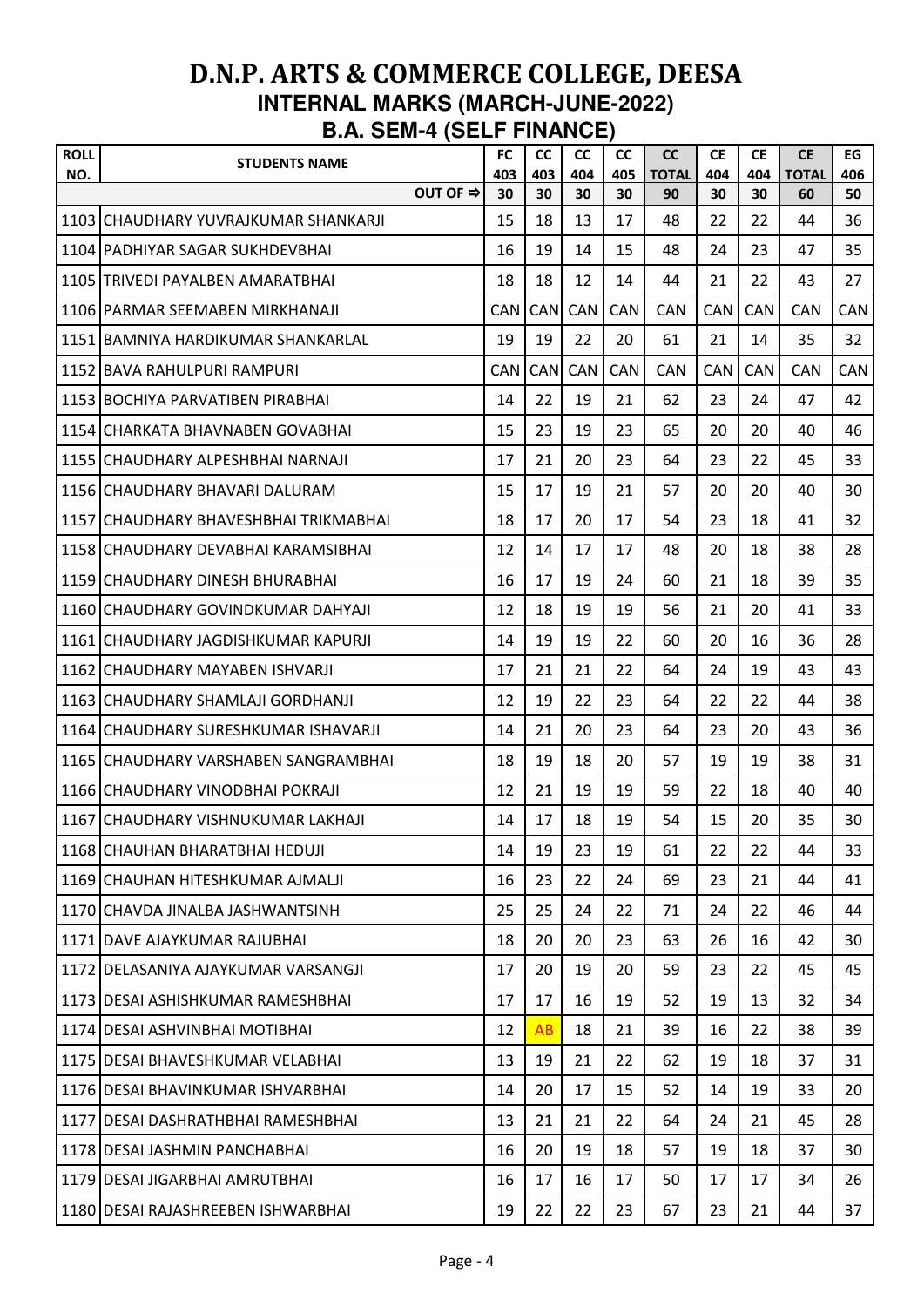| <b>ROLL</b><br>NO. | <b>STUDENTS NAME</b>                   | <b>FC</b><br>403 | cc<br>403  | <b>CC</b><br>404 | <b>CC</b><br>405 | <b>CC</b><br><b>TOTAL</b> | <b>CE</b><br>404 | <b>CE</b><br>404 | <b>CE</b><br><b>TOTAL</b> | EG<br>406  |
|--------------------|----------------------------------------|------------------|------------|------------------|------------------|---------------------------|------------------|------------------|---------------------------|------------|
|                    | OUT OF ⇒                               | 30               | 30         | 30               | 30               | 90                        | 30               | 30               | 60                        | 50         |
|                    | 1181 DESAI RIDDHIBEN PRAVINBHAI        | 16               | 19         | 21               | 22               | 62                        | 16               | 19               | 35                        | 36         |
|                    | 1182 DESAI SATISHKUMAR MAFABHAI        | 12               | 17         | 17               | 16               | 50                        | 20               | 17               | 37                        | 31         |
|                    | 1183 IDHUNKH SAPANABEN PRAVINJI        | 14               | 19         | 18               | 20               | 57                        | 24               | 20               | 44                        | 31         |
|                    | 1184 GAUSWAMI ASHABEN VIRAMGIRI        | 20               | 19         | 22               | 24               | 65                        | 23               | 26               | 49                        | 37         |
|                    | 1185 JJATIYA VARSHABEN JETHABHAI       | 14               | 20         | 20               | 21               | 61                        | 18               | 18               | 36                        | 33         |
|                    | 1186 JOSHI ARATIBEN BABULAL            | 12               | 16         | 14               | 14               | 44                        | 16               | 16               | 32                        | 21         |
|                    | 1187 KALOTRA ATULKUMAR AMARATBHAI      | 12               | 19         | 21               | 24               | 64                        | 21               | 19               | 40                        | 27         |
|                    | 1188 IKUMBHAR PARESHKUMAR DANABHAI     | 14               | 19         | AB               | 19               | 38                        | 19               | 20               | 39                        | 37         |
|                    | 1189 LODHA RITABEN BHURABHAI           | 14               | 20         | 22               | 21               | 63                        | 23               | 21               | 44                        | 37         |
|                    | 1190 MAKAVANA BHAMARIBEN PARABHUBHAI   | <b>CAN</b>       | <b>CAN</b> | CAN              | CAN              | <b>CAN</b>                | CAN              | <b>CAN</b>       | <b>CAN</b>                | CAN        |
|                    | 1191   MAKVANA JIGARBHAI MAGANBHAI     | 13               | 19         | 19               | 18               | 56                        | 17               | 18               | 35                        | 29         |
|                    | 1192   MAKVANA MUKESHJI BALVANTJI      | 12               | 13         | 14               | 15               | 42                        | 15               | 14               | 29                        | 20         |
|                    | 1193 MALI JITAJI MONGAJI               | 14               | 23         | 21               | 21               | 65                        | 23               | 23               | 46                        | 42         |
|                    | 1194 MALI KIRAN RAMESHBHAI             | 14               | 19         | 20               | 16               | 55                        | 21               | 19               | 40                        | 35         |
|                    | 1195 MALI MUKESHKUMAR NARASIHJI        | 14               | 23         | 20               | 21               | 64                        | 23               | 18               | 41                        | 34         |
|                    | 1196 MALI PYAREEBEN PADAMAJI           | 13               | 21         | 19               | 17               | 57                        | 19               | 20               | 39                        | 28         |
|                    | 1197 MANVAR BABABHAI JAMABHAI          | 15               | 23         | 20               | 22               | 65                        | 22               | 16               | 38                        | 34         |
|                    | 1198 MEVADA PRIYABEN JITENDRABHAI      | 18               | 22         | 19               | 22               | 63                        | 22               | 20               | 42                        | 32         |
|                    | 1199 NAI KAMLESHBHAI PRAVINBHAI        | <b>CAN</b>       | <b>CAN</b> | CAN              | CAN              | CAN                       | CAN              | CAN              | CAN                       | <b>CAN</b> |
|                    | 1200 PADHIYAR HARESH KANTILAL          | 8                | 12         | 14               | 14               | 40                        | 15               | 12               | 27                        | 25         |
|                    | 1201 PANKUTA AADESHKUMAR KESHARBHAI    | 16               | 18         | 17               | 20               | 55                        | 21               | 20               | 41                        | 33         |
|                    | 1202 PARMAR ALPESHSINH VALSINH         | 12               | 23         | 21               | 21               | 65                        | 21               | 21               | 42                        | 30         |
|                    | 1203 PARMAR BHUPATBHAI JAVANBHAI       | AB               | AB         | AB               | 21               | 21                        | 21               | 19               | 40                        | 32         |
|                    | 1204 PARMAR MAHESHBHAI NARSINHBHAI     | 14               | 20         | 22               | 23               | 65                        | 24               | 20               | 44                        | 31         |
|                    | 1205 PARMAR NARESHBHAI ARJANBHAI       | 15               | 18         | 21               | 21               | 60                        | 24               | 20               | 44                        | 40         |
|                    | 1206 PARMAR RANJANBEN HARCHANDBHAI     | 12               | 19         | 20               | 19               | 58                        | 20               | 15               | 35                        | 39         |
|                    | 1207 PARMAR ROHITKUMAR PARABATJI       | 14               | 20         | 20               | 19               | 59                        | 21               | 15               | 36                        | 30         |
|                    | 1208 PARMAR TIRTHKUMAR PARESHBHAI      | 14               | 20         | 17               | 20               | 57                        | 24               | 22               | 46                        | 28         |
|                    | 1209 PARMAR VIKRAMKUMAR HAVSIJI        | 12               | 18         | 20               | 17               | 55                        | 18               | 15               | 33                        | 22         |
|                    | 1210 IPATHAN AFTABKHAN ZAKIRALIKHAN    | 14               | 22         | 20               | 21               | 63                        | 20               | 22               | 42                        | 24         |
|                    | 1211 PRAJAPATI ANJALIBEN TRIBHOVANBHAI | 21               | 23         | 24               | 24               | 71                        | 25               | 22               | 47                        | 39         |
|                    | 1212 PRAJAPATI ARJUNBHAI CHELAJI       | 17               | 19         | 19               | 20               | 58                        | 21               | 17               | 38                        | 38         |
|                    | 1213 PRAJAPATI SARIYABEN MASHARAJI     | 17               | 20         | 23               | 25               | 68                        | 23               | 22               | 45                        | 42         |
|                    | 1214 PRAJAPATI VARSHABEN NAVINBHAI     | 22               | 20         | 21               | 20               | 61                        | 20               | 20               | 40                        | 38         |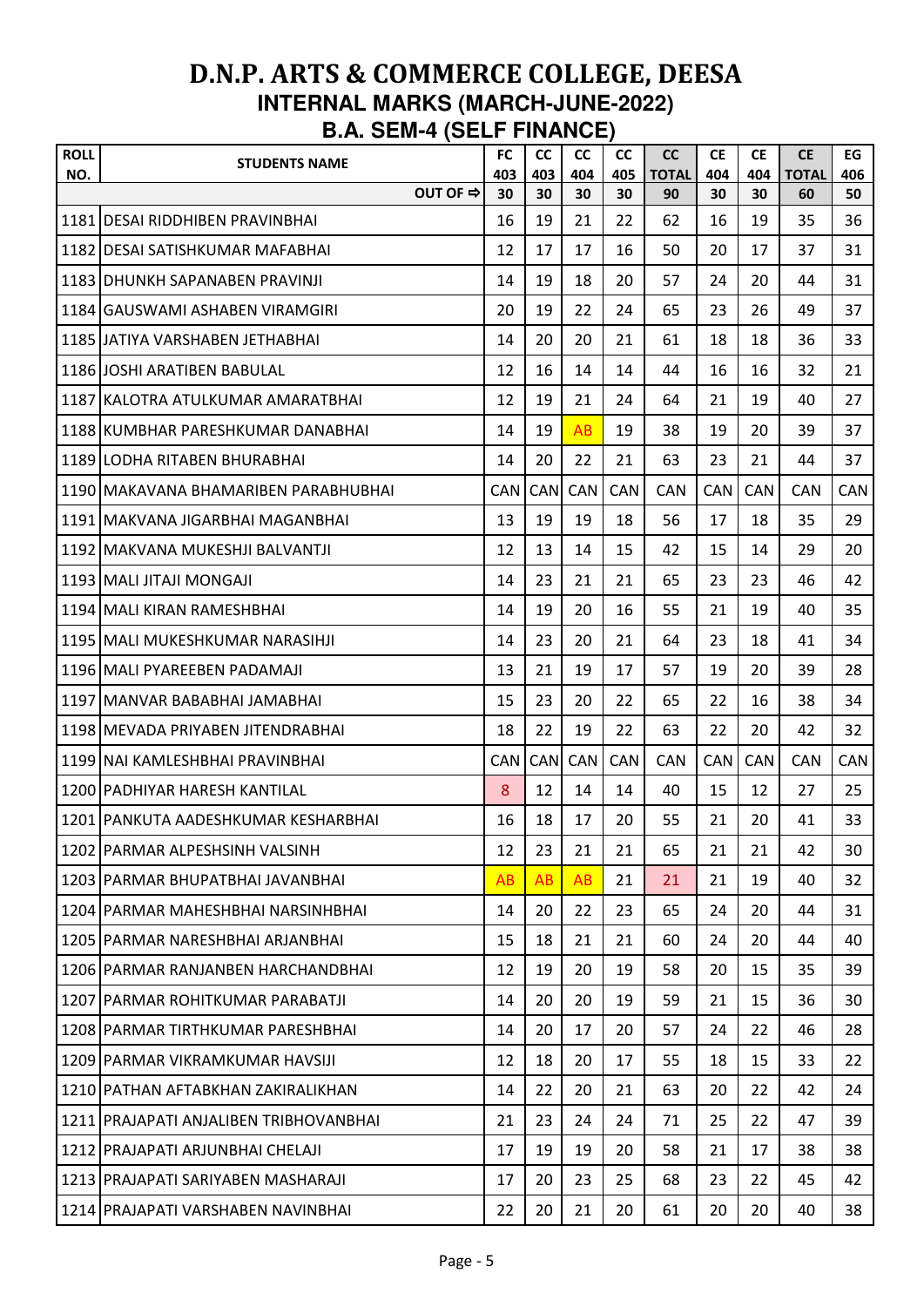| <b>ROLL</b><br>NO. | <b>STUDENTS NAME</b>                     | <b>FC</b><br>403 | cc<br>403  | <b>CC</b><br>404 | <b>CC</b><br>405 | <b>CC</b><br><b>TOTAL</b> | <b>CE</b><br>404 | <b>CE</b><br>404 | <b>CE</b><br><b>TOTAL</b> | EG<br>406  |
|--------------------|------------------------------------------|------------------|------------|------------------|------------------|---------------------------|------------------|------------------|---------------------------|------------|
|                    | OUT OF ⇒                                 | 30               | 30         | 30               | 30               | 90                        | 30               | 30               | 60                        | 50         |
|                    | 1215 RABARI AMISHABEN KANABHAI           | 17               | 19         | 21               | 18               | 58                        | 21               | 22               | 43                        | 35         |
|                    | 1216 RABARI KIRANBHAI TALJABHAI          | 12               | 20         | 19               | 18               | 57                        | 19               | 20               | 39                        | 31         |
|                    | 1217 IRABARI SHRADDHABEN TALJABHAI       | 14               | 19         | 20               | 20               | 59                        | 22               | 21               | 43                        | 27         |
|                    | 1218 ISADHU BHARGAVKUMAR NARBHERAM       | 13               | 16         | 15               | 16               | 47                        | 18               | 18               | 36                        | 20         |
|                    | 1219 ISAMECHA KIRANBHAI PRAHALADBHAI     | 13               | 19         | 15               | 15               | 49                        | 21               | 16               | 37                        | 30         |
|                    | 1220 SHAIKH MOHAMMADSHAIF ABDULSALAM     | 15               | 16         | 16               | 18               | 50                        | 19               | 19               | 38                        | 30         |
|                    | 1221 SOLANKI ALKABEN BABUBHAI            | 10               | 17         | 18               | 19               | 54                        | 21               | 15               | 36                        | 34         |
|                    | 1222 SOLANKI ASHVINBHAI BHARATBHAI       | 12               | 21         | 22               | 22               | 65                        | 17               | 20               | 37                        | 34         |
|                    | 1223 SOLANKI JAYKUMAR CHETANBHAI         | 12               | 23         | 17               | 20               | 60                        | 18               | 23               | 41                        | 31         |
|                    | 1224 SUNDHESHA KIRITKUMAR MOTILAL        | 16               | 21         | 18               | 19               | 58                        | 21               | 15               | 36                        | 28         |
|                    | 1225 SUTHAR JAYESHKUMAR UTTAMLAL         | 12               | 20         | 19               | 21               | 60                        | 22               | 22               | 44                        | 30         |
|                    | 1226   TANK UTTAMKUMAR AMARATJI          | 13               | 21         | 19               | 23               | 63                        | 20               | 17               | 37                        | 33         |
|                    | 1227 THAKOR CHETANKUMAR RAJUJI           | 12               | 19         | 15               | 14               | 48                        | 15               | 13               | 28                        | 18         |
|                    | 1228 VAGHELA NARENDRASINH MAFAJI         | 12               | 15         | 14               | 18               | 47                        | 20               | 16               | 36                        | 30         |
|                    | 1229 VARECHA PRAVINKUMAR NARANBHAI       | 15               | 19         | 20               | 19               | 58                        | 25               | 16               | 41                        | 34         |
|                    | 1230 IVATMA NAITIKKUMAR AMRUTBHAI        | 12               | 15         | 20               | 17               | 52                        | 19               | 17               | 36                        | 34         |
|                    | 1231 IVIRONIYA MUKESHBHAI GOVABHAI       | 13               | 18         | 22               | 18               | 58                        | 23               | 19               | 42                        | 36         |
|                    | 1232 AKONI LAVJIJI NARSINHJI             | 16               | 15         | 16               | 19               | 50                        | 19               | 18               | 37                        | 34         |
|                    | 1233 BAROT PRAVINBHAI UKABHAI            | 12               | 16         | 19               | 17               | 52                        | 20               | 18               | 38                        | 30         |
|                    | 1234 BAVA MOHITGIRI RAMESHGIRI           | <b>CAN</b>       | <b>CAN</b> | <b>CAN</b>       | CAN              | CAN                       | <b>CAN</b>       | <b>CAN</b>       | <b>CAN</b>                | <b>CAN</b> |
|                    | 1235 BOKOLA VIPULBHAI PRABHUBHAI         | 15               | AB         | AB               | 19               | 19                        | 21               | 19               | 40                        | 30         |
|                    | 1236 CHAUDHARY HARBHAJANKUMAR RAMESHBHAI | 14               | 17         | 19               | 20               | 56                        | 24               | 16               | 40                        | 35         |
|                    | 1237 CHAUDHARY TINKALBEN BHARATBHAI      | <b>CAN</b>       | <b>CAN</b> | <b>CAN</b>       | <b>CAN</b>       | <b>CAN</b>                | <b>CAN</b>       | <b>CAN</b>       | <b>CAN</b>                | <b>CAN</b> |
|                    | 1238 DESAI NIKIBEN PIRABHAI              | 18               | 18         | 18               | 23               | 59                        | 21               | 17               | 38                        | 36         |
|                    | 1239 GELOT SOMABHAI MAFAJI               | 12               | 17         | 19               | 20               | 56                        | 21               | 16               | 37                        | 32         |
|                    | 1240 MAKVANA RAHULJI ANARJI              | 12               | 14         | 16               | 19               | 49                        | 21               | 14               | 35                        | 30         |
|                    | 1241 MALI VIPULKUMAR ISHVARLAL           | 12               | 22         | 22               | 19               | 63                        | 23               | 20               | 43                        | 32         |
|                    | 1242 MEVADA PRIYABEN VIJAYBHAI           | 17               | 18         | 19               | 22               | 59                        | 23               | 20               | 43                        | 34         |
|                    | 1243 NAI JAY PRAVINBHAI                  | 15               | 16         | 18               | 18               | 52                        | 23               | 18               | 41                        | 38         |
|                    | 1244 ITHAKOR PREMALBEN DASHARATHBHAI     | 18               | 20         | 18               | 21               | 59                        | 24               | 18               | 42                        | 36         |
|                    | 1245 CHAUDHARY DINESHKUMAR PREMABHAI     | 13               | 17         | 19               | 17               | 53                        | 24               | 14               | 38                        | 26         |
|                    | 1246 CHAUHAN SHAILESHBHAI BHARATJI       | 12               | 19         | 17               | 21               | 57                        | 19               | 20               | 39                        | 28         |
|                    | 1247 DUND SWEETYBEN MANUBHAI             | <b>CAN</b>       | <b>CAN</b> | <b>CAN</b>       | CAN              | <b>CAN</b>                | <b>CAN</b>       | <b>CAN</b>       | <b>CAN</b>                | <b>CAN</b> |
|                    | 1248 NAYI KINJALBEN ASHOKBHAI            | 15               | 22         | 21               | 24               | 67                        | 24               | 21               | 45                        | 39         |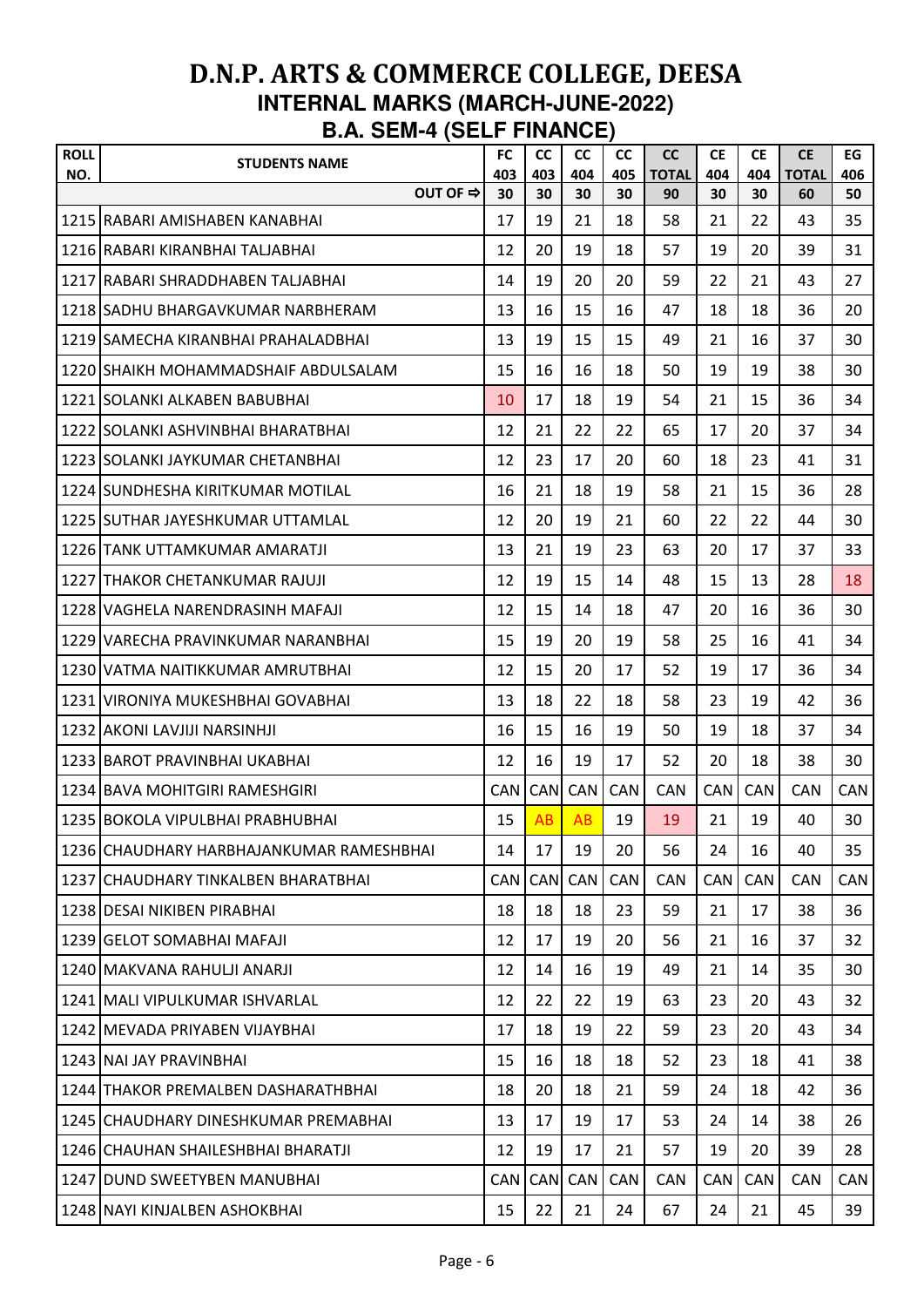| <b>ROLL</b> | <b>STUDENTS NAME</b>                      | <b>FC</b>      | cc         | <b>CC</b>  | cc         | <b>CC</b>          | <b>CE</b>  | <b>CE</b>  | <b>CE</b>          | EG         |
|-------------|-------------------------------------------|----------------|------------|------------|------------|--------------------|------------|------------|--------------------|------------|
| NO.         | OUT OF ⇒                                  | 403<br>30      | 403<br>30  | 404<br>30  | 405<br>30  | <b>TOTAL</b><br>90 | 404<br>30  | 404<br>30  | <b>TOTAL</b><br>60 | 406<br>50  |
|             | 1249 SOLANKI SHITALBEN ABHESINH           | 20             | 19         | 19         | 21         | 59                 | 23         | 22         | 45                 | 35         |
|             | 1250 CHAVDA NEHALBEN RAMESHBHAI           | 15             | 17         | 16         | 18         | 51                 | 20         | 17         | 37                 | 28         |
|             | 1251 PADHIYAR DHAVALKUMAR DALAPATBHAI     | 14             | 19         | 16         | 19         | 54                 | 21         | 18         | 39                 | 30         |
|             | 1252 JJOSHI YASH TIRTHBHAI                | 15             | 14         | 14         | 17         | 45                 | 17         | 18         | 35                 | 20         |
|             | 1253 UAYPAL HIMMATBHAI HANSABHAI          | <b>CAN</b>     | CAN        | CAN        | CAN        | <b>CAN</b>         | CAN        | CAN        | <b>CAN</b>         | CAN        |
|             | 1301 BAR AJAYKUMAR BABUBHAI               | 12             | 18         | 24         | 26         | 68                 | 19         | 19         | 38                 | 20         |
|             | 1302 CHAKRAJPUT SATISHKUMAR RAVINDRAKUMAR | 14             | 18         | 20         | 24         | 62                 | 21         | 20         | 41                 | 26         |
|             | 1303 ICHAUDHARY DINESHBHAI VAHATABHAI     | 12             | 18         | 18         | 23         | 59                 | 21         | 21         | 42                 | 34         |
|             | 1304 CHAUDHARY GAUTAMBHAI LALABHAI        | 16             | 17         | 18         | 25         | 60                 | 22         | 14         | 36                 | 18         |
|             | 1305 CHAUDHARY KARASHANBHAI ANDAJI        | 13             | 20         | 16         | 22         | 58                 | 23         | 19         | 42                 | 38         |
|             | 1306 CHAUDHARY KIRANBHAI ISHWARBHAI       | $\overline{7}$ | AB         | 18         | 20         | 38                 | 17         | 14         | 31                 | 30         |
|             | 1307 CHAUDHARY MANJULABEN BHIKHABHAI      | 14             | 17         | 19         | 25         | 61                 | 20         | 20         | 40                 | 26         |
|             | 1308 CHAUDHARY MUKESHBHAI JOITABHAI       | 12             | 16         | 18         | 17         | 51                 | 16         | 16         | 32                 | 20         |
|             | 1309 CHAUDHARY SHAILESHBHAI HARESHBHAI    | <b>CAN</b>     | <b>CAN</b> | CAN        | <b>CAN</b> | <b>CAN</b>         | <b>CAN</b> | <b>CAN</b> | <b>CAN</b>         | <b>CAN</b> |
|             | 1310 CHAUDHARY VIKRAMKUMAR RAMESHBHAI     | 13             | 18         | 18         | 25         | 61                 | 19         | 15         | 34                 | 28         |
|             | 1311 CHAUDHARY VIPULKUMAR JIVRAJBHAI      | 14             | 18         | 19         | 22         | 59                 | 20         | 18         | 38                 | 26         |
|             | 1312 CHAUHAN AMBABEN BHANAJI              | <b>CAN</b>     | <b>CAN</b> | CAN        | <b>CAN</b> | <b>CAN</b>         | <b>CAN</b> | <b>CAN</b> | <b>CAN</b>         | CAN        |
|             | 1313 ICHAVDA DASHARATHBHAI NAGJIBHAI      | AB             | AB         | AB         | AB         | AB                 | AB         | AB         | AB                 | AB         |
|             | 1314 ICHELANA DHAVALBHAI RAMESHBHAI       | 15             | 18         | 20         | 21         | 59                 | 21         | 19         | 40                 | 28         |
|             | 1315 DABHI DIPABHAI HIRABHAI              | 15             | 21         | 20         | 24         | 65                 | 15         | 15         | 30                 | 38         |
|             | 1316 DABHI RANJITBHAI PRADHANBHAI         | 16             | 17         | 21         | 23         | 61                 | 24         | 18         | 42                 | 32         |
|             | 1317 DESAI DARSHANBHAI DHEGABHAI          | 16             | 17         | 19         | 24         | 60                 | 22         | 19         | 41                 | 34         |
|             | 1318 DESAI KIRANKUMAR MAFABHAI            | 17             | 17         | 20         | 25         | 62                 | 22         | 20         | 42                 | 34         |
|             | 1319 DESAI MERAJBHAI MAVJIBHAI            | 12             | 17         | AB         | AB         | 17                 | AB         | AB         | AB                 | AB         |
|             | 1320 GAUSWAMI MUKESHKUMAR SHAMALPURI      | 13             | 18         | 24         | 25         | 67                 | 20         | 19         | 39                 | 30         |
|             | 1321 GAUSWAMI PIYUSH RAJESHGIRI           | 17             | 24         | 25         | 26         | 75                 | 23         | 21         | 44                 | 40         |
|             | 1322 GELOT ANILKUNAR DINESHJI             | 12             | 22         | 25         | 26         | 73                 | 23         | 26         | 49                 | 44         |
|             | 1323 GELOT SHAILESHKUMAR POPATJI          | 12             | 21         | 22         | 24         | 67                 | 21         | 19         | 40                 | 24         |
|             | 1324 GUJOR NITESHBHAI CHEHRABHAI          | 12             | 17         | 18         | 23         | 58                 | 20         | 18         | 38                 | 20         |
|             | 1325 KALMA RAHULBHAI MERUBHAI             | 13             | 22         | 20         | 24         | 66                 | 19         | 19         | 38                 | 27         |
|             | 1326 KHARADI YUVRAJ JAYANTILAL            | 18             | 24         | 26         | 24         | 74                 | 25         | 20         | 45                 | 38         |
|             | 1327 KUMRECHA KISHANBHAI KANTIJI          | <b>CAN</b>     | <b>CAN</b> | <b>CAN</b> | <b>CAN</b> | <b>CAN</b>         | CAN        | CAN        | CAN                | CAN        |
|             | 1328 MAKVANA RAVINABEN KARAMSHIBHAI       | 12             | 24         | 20         | 24         | 68                 | 18         | 15         | 33                 | 26         |
|             | 1329 MALI KALPANABEN NAVINKUMAR           | CAN            |            | CAN CAN    | CAN        | CAN                | CAN        | <b>CAN</b> | CAN                | CAN        |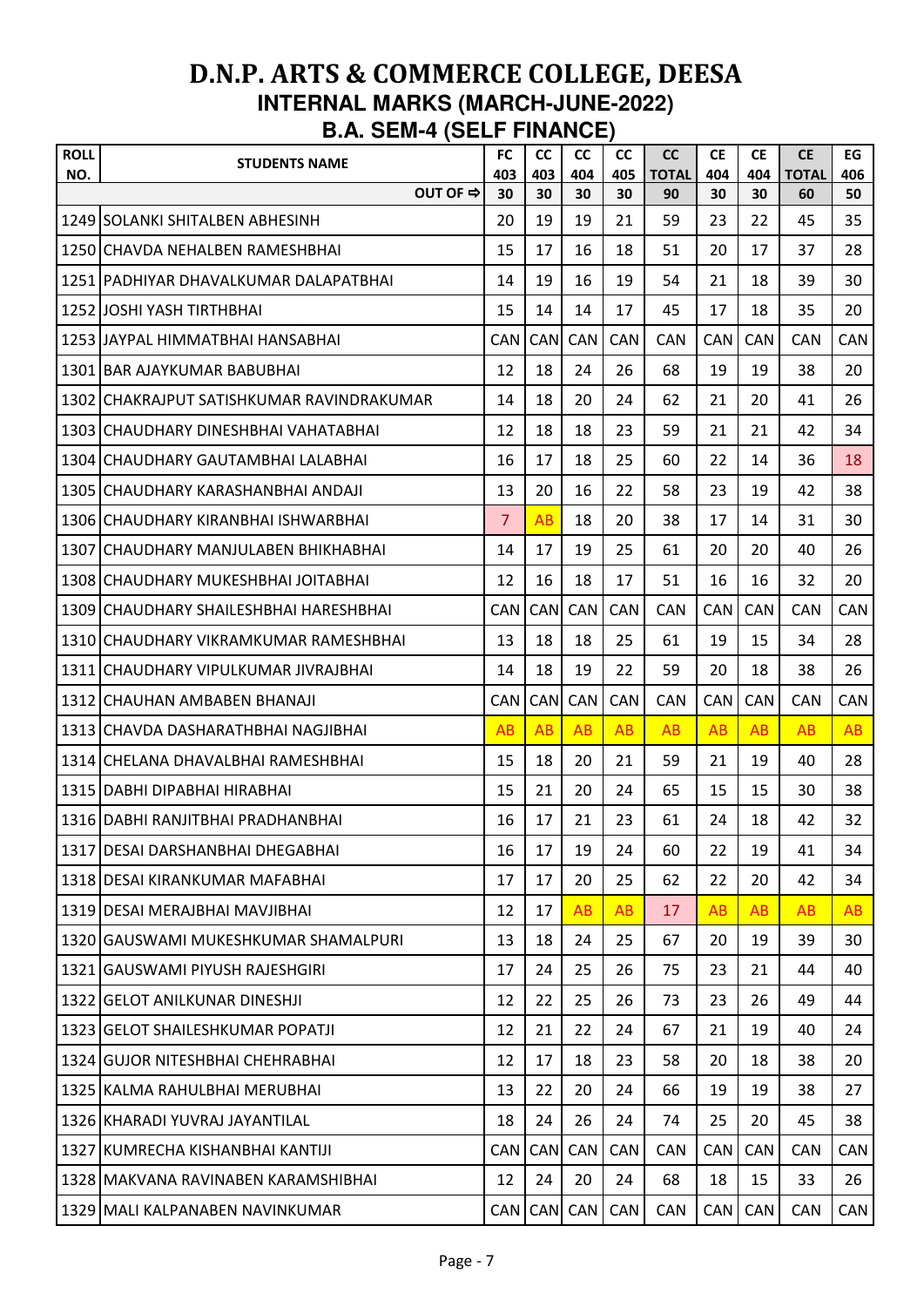| <b>ROLL</b> | <b>STUDENTS NAME</b>                 | <b>FC</b>  | <b>CC</b>  | <b>CC</b>  | <b>CC</b>  | cc                 | <b>CE</b>  | <b>CE</b>  | <b>CE</b>          | EG         |
|-------------|--------------------------------------|------------|------------|------------|------------|--------------------|------------|------------|--------------------|------------|
| NO.         | OUT OF ⇒                             | 403<br>30  | 403<br>30  | 404<br>30  | 405<br>30  | <b>TOTAL</b><br>90 | 404<br>30  | 404<br>30  | <b>TOTAL</b><br>60 | 406<br>50  |
|             | 1330 MALI KIRANBEN SHANKARBHAI       | 15         | 18         | 21         | 26         | 65                 | 20         | 15         | 35                 | 28         |
|             | 1331 MALI SHAILESHKUMAR KANTILAL     | 13         | 20         | AB         | 23         | 43                 | 18         | AB         | 18                 | 23         |
|             | 1332 MALI VARSHABEN KERABHAI         | 16         | 17         | 19         | 22         | 58                 | 24         | 16         | 40                 | 26         |
|             | 1333 MALI VIJAY BANSILAL             | 17         | 20         | 23         | 24         | 67                 | 23         | 18         | 41                 | 38         |
|             | 1334   MEJIYATAR ROHANKUMAR MANUBHAI | 12         | 18         | 20         | 22         | 60                 | 20         | 13         | 33                 | 23         |
|             | 1335 NAI HETAL MAFABHAI              | <b>CAN</b> | <b>CAN</b> | <b>CAN</b> | <b>CAN</b> | <b>CAN</b>         | <b>CAN</b> | <b>CAN</b> | <b>CAN</b>         | <b>CAN</b> |
|             | 1336 PADHIYAR MAHESHKUMAR MAVJIBHAI  | 14         | 17         | 16         | 23         | 56                 | 23         | 15         | 38                 | 29         |
|             | 1337 IPADHIYAR NARENDRAKUMAR BABUJI  | 17         | 16         | 24         | 25         | 65                 | 26         | 15         | 41                 | 38         |
|             | 1338 PADHIYAR PINALBEN DASHRATHBHAI  | 21         | 25         | 24         | 26         | 75                 | 24         | 22         | 46                 | 36         |
|             | 1339 PANCHAL ROSHNI VIJAYBHAI        | 12         | 19         | 24         | 25         | 68                 | 21         | 18         | 39                 | 31         |
|             | 1340 PARMAR ALKESHKUMAR MERUBHAI     | 15         | 21         | 23         | 25         | 69                 | 23         | 20         | 43                 | 30         |
|             | 1341 IPARMAR JIGARBHAI RAMESHBHAI    | 13         | 16         | 22         | 25         | 63                 | 18         | 17         | 35                 | 20         |
|             | 1342 PARMAR RAHULBHAI BALVANTJI      | <b>CAN</b> | CAN        | CAN        | CAN        | <b>CAN</b>         | CAN        | <b>CAN</b> | <b>CAN</b>         | CAN        |
|             | 1343 PARMAR SONALBEN JAYANTIJI       | 12         | 25         | 23         | 26         | 74                 | 23         | 22         | 45                 | 30         |
|             | 1344 PARMAR VELABHAI VIRMABHAI       | 17         | 19         | 25         | 26         | 70                 | 24         | 16         | 40                 | 36         |
|             | 1345   PATANI ROHITKUMAR MANUBHAI    | 18         | 17         | 23         | 26         | 66                 | 21         | 16         | 37                 | 28         |
|             | 1346 PATEL DIXIT CHANDRAKANTBHAI     | 12         | 18         | 20         | 22         | 60                 | 19         | 16         | 35                 | 20         |
|             | 1347 PRAJAPATI ALPESHKUMAR GORDHANJI | 16         | 21         | 19         | 24         | 64                 | 19         | 19         | 38                 | 30         |
|             | 1348 PRAJAPATI AMIT SOMABHAI         | 12         | 18         | 22         | 20         | 60                 | 20         | 15         | 35                 | 24         |
|             | 1349 PRAJAPATI HARDIK VANRAJBHAI     | 12         | 19         | 20         | 23         | 62                 | 24         | 18         | 42                 | 27         |
|             | 1350 PRAJAPATI ROHITBHAI ASHOKBHAI   | 15         | 24         | 23         | 24         | 71                 | 24         | 19         | 43                 | 30         |
|             | 1351 PUROHIT KALPESHUMAR DINESHBHAI  | 15         | 20         | 21         | 22         | 63                 | 23         | 20         | 43                 | 26         |
|             | 1352 RABARI JIGARKUMAR MAFABHAI      | <b>CAN</b> | <b>CAN</b> | CAN        | <b>CAN</b> | <b>CAN</b>         | <b>CAN</b> | <b>CAN</b> | <b>CAN</b>         | CAN        |
|             | 1353 RABARI KAMLESHBHAI KESARABHAI   | 18         | 24         | 21         | 26         | 71                 | 23         | 21         | 44                 | 36         |
|             | 1354 RABARI KIRANBHAI KANABHAI       | <b>CAN</b> | <b>CAN</b> | CAN        | CAN        | <b>CAN</b>         | CAN        | <b>CAN</b> | <b>CAN</b>         | <b>CAN</b> |
|             | 1355 RABARI LAKHABHAI KHETABHAI      | 15         | 22         | 21         | 24         | 67                 | 23         | 20         | 43                 | 32         |
|             | 1356 RABARI NISHABEN TALJABHAI       | 19         | 18         | 20         | 24         | 62                 | 21         | 18         | 39                 | 29         |
|             | 1357 RABARI SACHINKUMAR PRAKASHBHAI  | 16         | 19         | 18         | 22         | 59                 | 20         | 19         | 39                 | 30         |
|             | 1358 RAJYA AMARATBHAI BABUBHAI       | 15         | 25         | 24         | 23         | 72                 | 21         | 16         | 37                 | 30         |
|             | 1359 SADHU MOHINI ARVINDBHAI         | 16         | 17         | 19         | 24         | 60                 | 18         | 20         | 38                 | 28         |
|             | 1360 SAINI VANSHITA MAHESHKUMAR      | <b>CAN</b> | <b>CAN</b> | <b>CAN</b> | <b>CAN</b> | <b>CAN</b>         | CAN        | <b>CAN</b> | <b>CAN</b>         | CAN        |
|             | 1361 SEJU KAMLESHBHAI RAMESHBHAI     | 13         | 18         | 21         | 23         | 62                 | 20         | 18         | 38                 | 32         |
|             | 1362 SHAH DILIPKUMAR MANGILAL        | 14         | 22         | 19         | 24         | 65                 | 18         | 17         | 35                 | 28         |
|             | 1363 SOLANKI MAHESHSING KADVAJI      | 16         | 20         | 21         | 25         | 66                 | 22         | 22         | 44                 | 32         |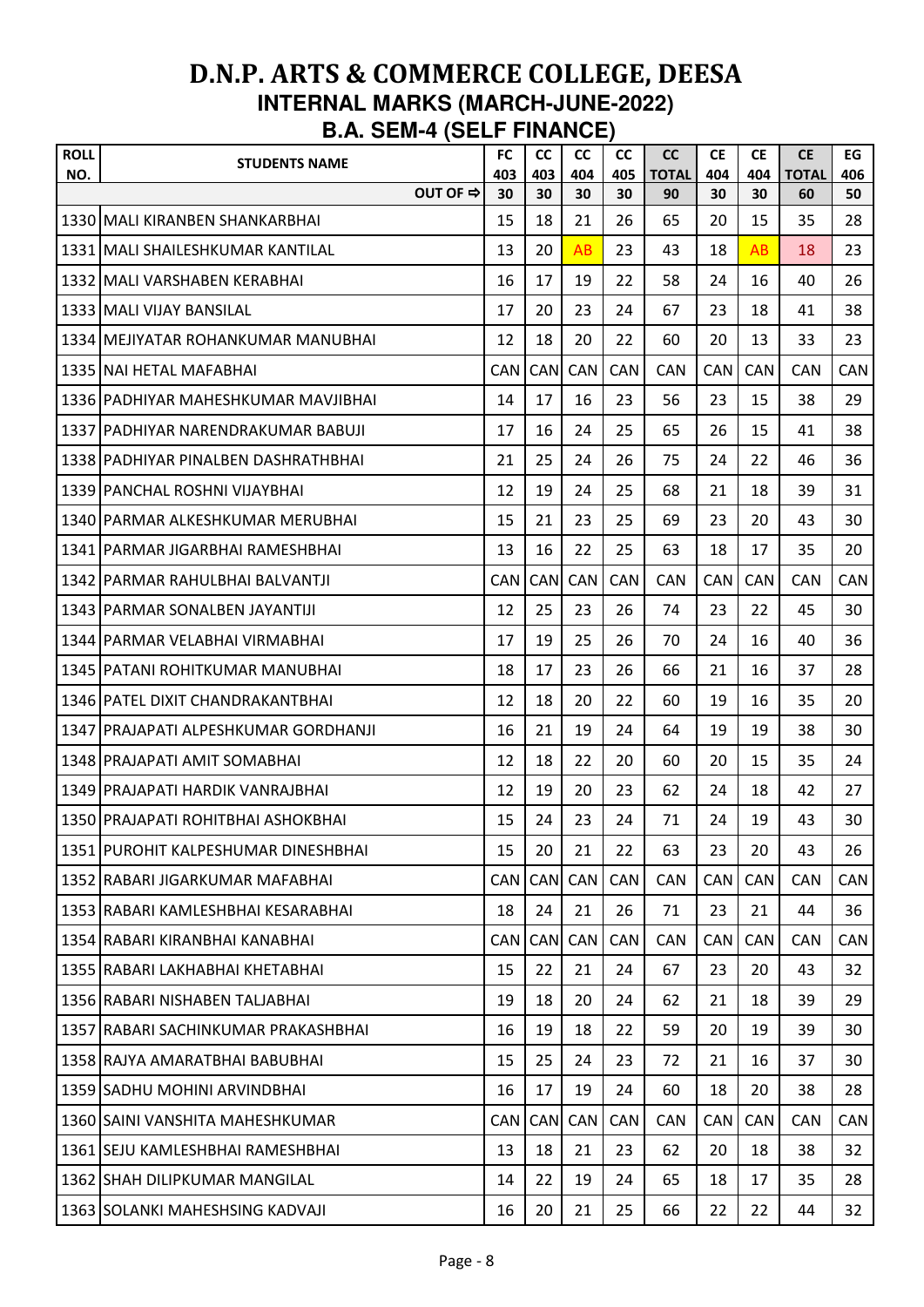| <b>ROLL</b><br>NO. | <b>STUDENTS NAME</b>                   |          | <b>FC</b><br>403 | <b>CC</b><br>403 | <b>CC</b><br>404 | <b>CC</b><br>405 | <b>CC</b><br><b>TOTAL</b> | <b>CE</b><br>404 | <b>CE</b><br>404 | <b>CE</b><br><b>TOTAL</b> | EG<br>406  |
|--------------------|----------------------------------------|----------|------------------|------------------|------------------|------------------|---------------------------|------------------|------------------|---------------------------|------------|
|                    |                                        | OUT OF ⇒ | 30               | 30               | 30               | 30               | 90                        | 30               | 30               | 60                        | 50         |
|                    | 1364 SOLANKI RAHULKUMAR RAMESHBHAI     |          | 12               | 16               | 23               | 24               | 63                        | 24               | 14               | 38                        | 24         |
|                    | 1365 SONI MANISHBHAI GANESHBHAI        |          | 13               | 18               | 17               | 25               | 60                        | 25               | 16               | 41                        | 38         |
|                    | 1366 ISUNDHESHA AJAYKUMAR RAMESHBHAI   |          | 16               | 19               | 20               | 22               | 61                        | 20               | 16               | 36                        | 29         |
|                    | 1367 ISUNDHESHA PANKAJKUMAR RAMESHBHAI |          | 15               | 24               | 25               | 24               | 73                        | 24               | 15               | 39                        | 32         |
|                    | 1368 SUTHAR ASHVINBHAI HANSABHAI       |          | 12               | 20               | 21               | 24               | 65                        | 24               | 18               | 42                        | 33         |
|                    | 1369 SUTHAR KETANKUMAR DINESHJI        |          | 12               | 21               | 18               | 23               | 62                        | 17               | 18               | 35                        | 16         |
|                    | 1370 SUTHAR MAMATABEN HASTABHAI        |          | 14               | 20               | 20               | 24               | 64                        | 18               | 18               | 36                        | 24         |
|                    | 1371 THAKOR ANILJI VADANJI             |          | 13               | 22               | 20               | 24               | 66                        | 21               | 21               | 42                        | 28         |
|                    | 1372 VADGAMA RANJITKUMAR JAMABHAI      |          | 12               | 17               | 24               | 23               | 64                        | 22               | 16               | 38                        | 28         |
|                    | 1373 VAGHELA HARDIKKUMAR GANPATBHAI    |          | 12               | 18               | 19               | 21               | 58                        | 17               | 14               | 31                        | 20         |
|                    | 1374 VAGHELA JAYPALSINH PRAHLADSINH    |          | 12               | 21               | 22               | 24               | 67                        | 24               | 18               | 42                        | 30         |
|                    | 1375 IVAGHELA NIRMABEN SHANKARBHAI     |          | 14               | 18               | 22               | 24               | 64                        | 25               | 17               | 42                        | 34         |
|                    | 1376 VAGHELA NIRVANSINH HARPALSINH     |          | 16               | 18               | 22               | 23               | 63                        | 22               | 13               | 35                        | 28         |
|                    | 1377 IVAGHELA SACHIN VINODBHAI         |          | 12               | 19               | 20               | 23               | 62                        | 23               | 20               | 43                        | 28         |
|                    | 1378 VAGHELA SANJAYSING RANJITSING     |          | 14               | 23               | 24               | 24               | 71                        | 25               | 23               | 48                        | 40         |
|                    | 1379 IVAISHNAV HARESHKUMAR CHANDANDAS  |          | 14               | 16               | 16               | 26               | 58                        | 21               | 20               | 41                        | 29         |
|                    | 1380 ZENDIYA NARESHJI RAMESHJI         |          | 12               | 17               | 20               | 24               | 61                        | 20               | 19               | 39                        | 14         |
|                    | 1381 MAJIRANA PARESHBHAI BHEMABHAI     |          | <b>CAN</b>       | <b>CAN</b>       | CAN              | CAN              | <b>CAN</b>                | <b>CAN</b>       | <b>CAN</b>       | <b>CAN</b>                | CAN        |
|                    | 1382   MAKAWANA CHANDRIKABEN PRATAPAJI |          | 12               | 18               | 22               | 25               | 65                        | 21               | 21               | 42                        | 28         |
|                    | 1383 MAKVANA DINESHJI AJMALJI          |          | 12               | 16               | 19               | 24               | 59                        | 24               | 18               | 42                        | 34         |
|                    | 1384 MALI ARATIBEN MANABHAI            |          | 17               | 19               | 23               | 25               | 67                        | 19               | 16               | 35                        | 35         |
|                    | 1385 MANDORA JAINIBEN ASHOKKUMAR       |          | 14               | 17               | 22               | 24               | 63                        | 19               | 18               | 37                        | 30         |
|                    | 1386 PUNADIYA DHAVALKUMAR GOVABHAI     |          | <b>CAN</b>       | CAN              | CAN              | <b>CAN</b>       | <b>CAN</b>                | <b>CAN</b>       | <b>CAN</b>       | <b>CAN</b>                | <b>CAN</b> |
|                    | 1387 SOLANKI KIRANKUMAR BABUBHAI       |          | 14               | 20               | 19               | 24               | 63                        | 20               | 20               | 40                        | 26         |
|                    | 1388 THAKOR VINODBHAI JORAJI           |          | 12               | 18               | 23               | 23               | 64                        | 18               | 16               | 34                        | 26         |
|                    | 1389 SANKHALA RAHULKUMAR ASHOKJI       |          | 15               | 19               | 20               | 16               | 55                        | 22               | 14               | 36                        | 20         |
|                    | 1390 GOSVAMI SANJAYPURI PARSOTAMPURI   |          | <b>CAN</b>       | <b>CAN</b>       | CAN              | CAN              | <b>CAN</b>                | <b>CAN</b>       | <b>CAN</b>       | <b>CAN</b>                | CAN        |
|                    | 1391 THAKOR KALPESHKUMAR LALAJI        |          | 12               | 17               | 20               | 20               | 57                        | 20               | 16               | 36                        | 34         |
|                    | 1392 SOLANKI LEBAJI RAMESHJI           |          | 13               | 18               | 20               | 24               | 62                        | 22               | 16               | 38                        | 32         |
|                    | 1393 SUTHAR ANILKUMAR TEJABHAI         |          | 18               | 20               | 23               | 23               | 66                        | 21               | 19               | 40                        | 24         |
|                    | 1394 RATHOD ROHIT SURESHBHAI           |          | 16               | 17               | 19               | 22               | 58                        | 16               | 17               | 33                        | 30         |
|                    | 1395 SANKHALA JYOTIBEN DALPATBHAI      |          | 14               | 18               | 19               | 22               | 59                        | 20               | 19               | 39                        | 24         |
|                    | 1451 BAROT DASHRATHBHAI VASANTLAL      |          | 19               | 18               | 19               | 14               | 51                        | 23               | 20               | 43                        | 32         |
|                    | 1452 BAROT MILANKUMAR HARSHADBHAI      |          | 13               | 14               | 14               | 12               | 40                        | AB               | <b>AB</b>        | AB                        | 30         |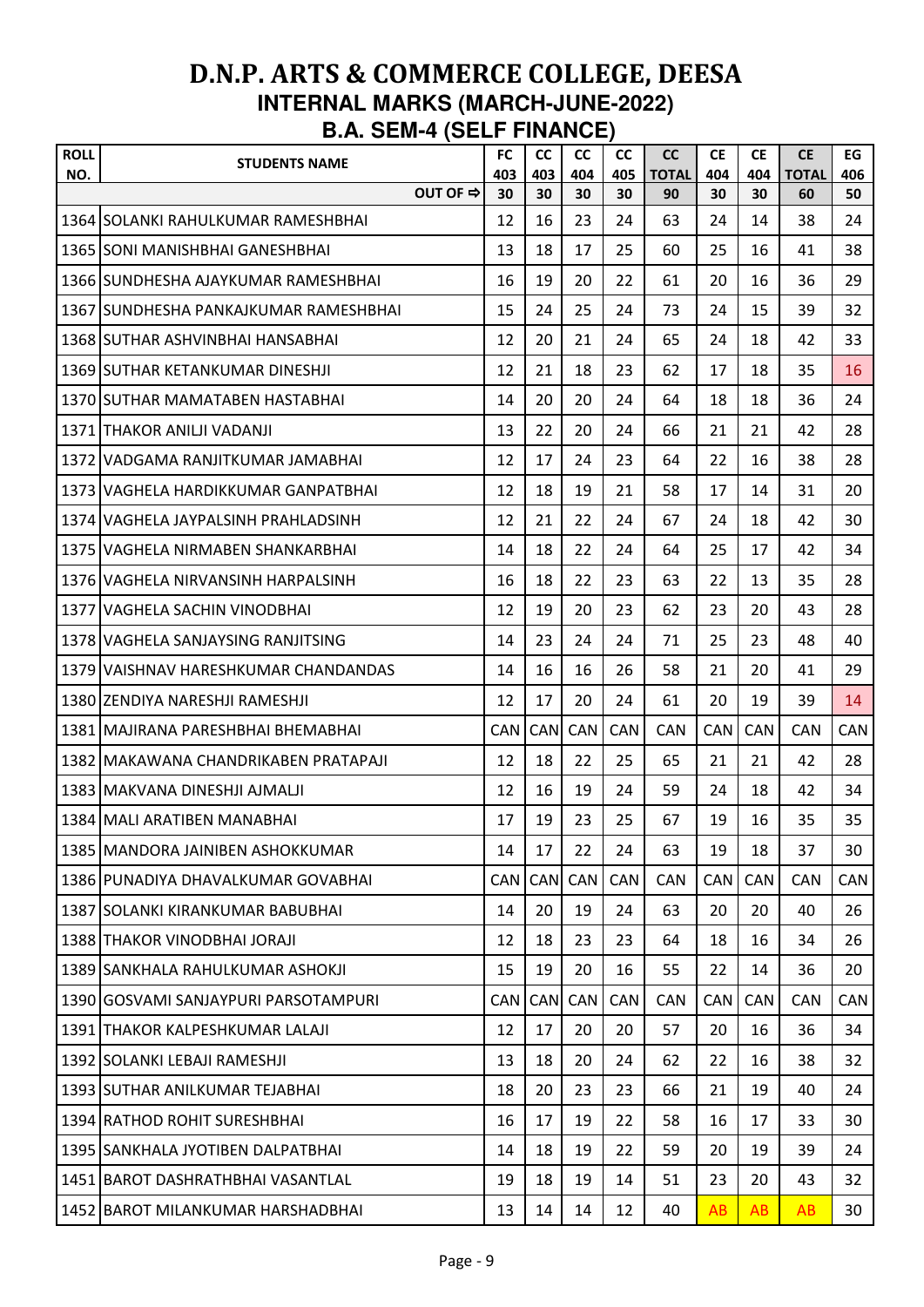| <b>ROLL</b><br>NO. | <b>STUDENTS NAME</b>                    | <b>FC</b><br>403 | cc<br>403  | <b>CC</b><br>404 | <b>CC</b><br>405 | <b>CC</b><br><b>TOTAL</b> | <b>CE</b><br>404 | <b>CE</b><br>404 | <b>CE</b><br><b>TOTAL</b> | EG<br>406 |
|--------------------|-----------------------------------------|------------------|------------|------------------|------------------|---------------------------|------------------|------------------|---------------------------|-----------|
|                    | OUT OF ⇒                                | 30               | 30         | 30               | 30               | 90                        | 30               | 30               | 60                        | 50        |
|                    | 1453 BHANGARA VIRABHAI RATANABHAI       | 13               | 14         | 13               | 12               | 39                        | 18               | 20               | 38                        | 33        |
|                    | 1454 BHUMBHALIYA NIKITABEN LILABHAI     | 14               | 23         | 17               | 16               | 56                        | 21               | 21               | 42                        | 40        |
|                    | 1455 ICHARMATA PIYUSHBHAI TEJABHAI      | 16               | 19         | 15               | 13               | 47                        | 20               | 23               | 43                        | 40        |
|                    | 1456 CHAUDHARI MAHESHKUMAR RAMABHAI     | 14               | AB         | 18               | 15               | 33                        | 21               | 21               | 42                        | 39        |
|                    | 1457 CHAUDHARY ALKABEN RATNAJI          | <b>CAN</b>       | CAN        | CAN              | <b>CAN</b>       | <b>CAN</b>                | <b>CAN</b>       | <b>CAN</b>       | <b>CAN</b>                | CAN       |
|                    | 1458 CHAUDHARY DALPATBHAI AMBABHAI      | 13               | 17         | 14               | 17               | 48                        | 21               | 20               | 41                        | 24        |
|                    | 1459 CHAUDHARY DILIPBHAI NAGABHAI       | 15               | AB         | 20               | 21               | 41                        | 24               | 22               | 46                        | 39        |
|                    | 1460 CHAUDHARY GOVINDBHAI PARAGJI       | 13               | AB         | 18               | 18               | 36                        | 24               | 23               | 47                        | 33        |
|                    | 1461 CHAUDHARY JIGNABEN DANABHAI        | <b>CAN</b>       | CAN        | CAN              | CAN              | <b>CAN</b>                | <b>CAN</b>       | <b>CAN</b>       | <b>CAN</b>                | CAN       |
|                    | 1462 CHAUDHARY PARESHBHAI NANJIBHAI     | 12               | 23         | 25               | 20               | 68                        | 25               | 24               | 49                        | 31        |
|                    | 1463 CHAUHAN AMARATJI NARSINHJI         | <b>CAN</b>       | <b>CAN</b> | CAN              | CAN              | <b>CAN</b>                | <b>CAN</b>       | <b>CAN</b>       | <b>CAN</b>                | CAN       |
|                    | 1464 DESAI RITESH HIRABHAI              | 18               | 20         | 19               | 21               | 60                        | 25               | 24               | 49                        | 32        |
|                    | 1465 IDESAI VARSHABEN DAHYABHAI         | 22               | 23         | 22               | 24               | 69                        | 25               | 22               | 47                        | 45        |
|                    | 1466 GADHAVI SAVAIDAN SURAJDAN          | AB               | AB         | 16               | 16               | 32                        | 19               | 23               | 42                        | 32        |
|                    | 1467 GAUSWAMI HETVBHARTI JITENDRABHARTI | 12               | 13         | 13               | 15               | 41                        | 18               | 16               | 34                        | 20        |
|                    | 1468 GAUSWAMI NITESH RAJESHGIRI         | 16               | 22         | 26               | 24               | 72                        | 24               | 26               | 50                        | 45        |
|                    | 1469 GAUSWAMI SURAJGIRI GOVINDGIRI      | 14               | 24         | 15               | 15               | 54                        | 17               | 16               | 33                        | 36        |
|                    | 1470 GELOT ALPESHKUMAR NENURAMBHAI      | 14               | 17         | 17               | 15               | 49                        | 24               | 22               | 46                        | 37        |
|                    | 1471 GELOT YOGESHKUMAR NARSINHJI        | 12               | 24         | 16               | 15               | 55                        | 22               | 22               | 44                        | 22        |
|                    | 1472 JJANI DISHABEN MANOJKUMAR          | 17               | AB         | 18               | 22               | 40                        | 22               | 23               | 45                        | 36        |
|                    | 1473 KACHCHHAVA NAVINKUMAR GANESHJI     | 15               | 19         | 20               | 22               | 61                        | 24               | 20               | 44                        | 30        |
|                    | 1474 KACHCHHVA SACHINKUMAR SANKARJI     | 14               | 20         | 18               | 20               | 58                        | 24               | 22               | 46                        | 36        |
|                    | 1475 KALOTARA VINESHBHAI ISHWARBHAI     | 12               | 19         | 16               | 15               | 50                        | 23               | 18               | 41                        | 24        |
|                    | 1476 KEVLANI MAYURIBEN HARESHBHAI       | 23               | 22         | 21               | 21               | 64                        | 20               | 20               | 40                        | 32        |
|                    | 1477 KHATANA HARPREET VAHJIBHAI         | 14               | 24         | 15               | 15               | 54                        | 22               | 22               | 44                        | 22        |
|                    | 1478 KHATANA TEJABHAI MAGANBHAI         | 15               | 24         | 15               | 16               | 55                        | 23               | 24               | 47                        | 38        |
|                    | 1479 KUMBHAR HITESHKUMAR KARSHANBHAI    | 14               | AB         | 21               | 23               | 44                        | 24               | 24               | 48                        | 33        |
|                    | 1480 MAKVANA RASIKJI RAMANJI            | 12               | 14         | 15               | 13               | 42                        | 21               | 20               | 41                        | 22        |
|                    | 1481   MALI PARESHBHAI BADABHAI         | 14               | 19         | 18               | 17               | 54                        | 24               | 22               | 46                        | 30        |
|                    | 1482 MODI SUNILBHAI SHANKARBHAI         | 12               | 18         | 18               | 13               | 49                        | 23               | 18               | 41                        | 26        |
|                    | 1483 MUSLA JAVED RASULBHAI              | 12               | AB         | 21               | 21               | 42                        | 25               | 26               | 51                        | 39        |
|                    | 1484 NAI PARTHKUMAR PRAVINBHAI          | 12               | 19         | 17               | 14               | 50                        | 18               | 20               | 38                        | 30        |
|                    | 1485 NAYI YOGESHKUMAR AMRUTBHAI         | 12               | 20         | 18               | 14               | 52                        | 21               | 20               | 41                        | 32        |
|                    | 1486 PARMAR BHAVIKABEN BHARATBHAI       | 12               | 22         | 17               | 12               | 51                        | 25               | 25               | 50                        | 32        |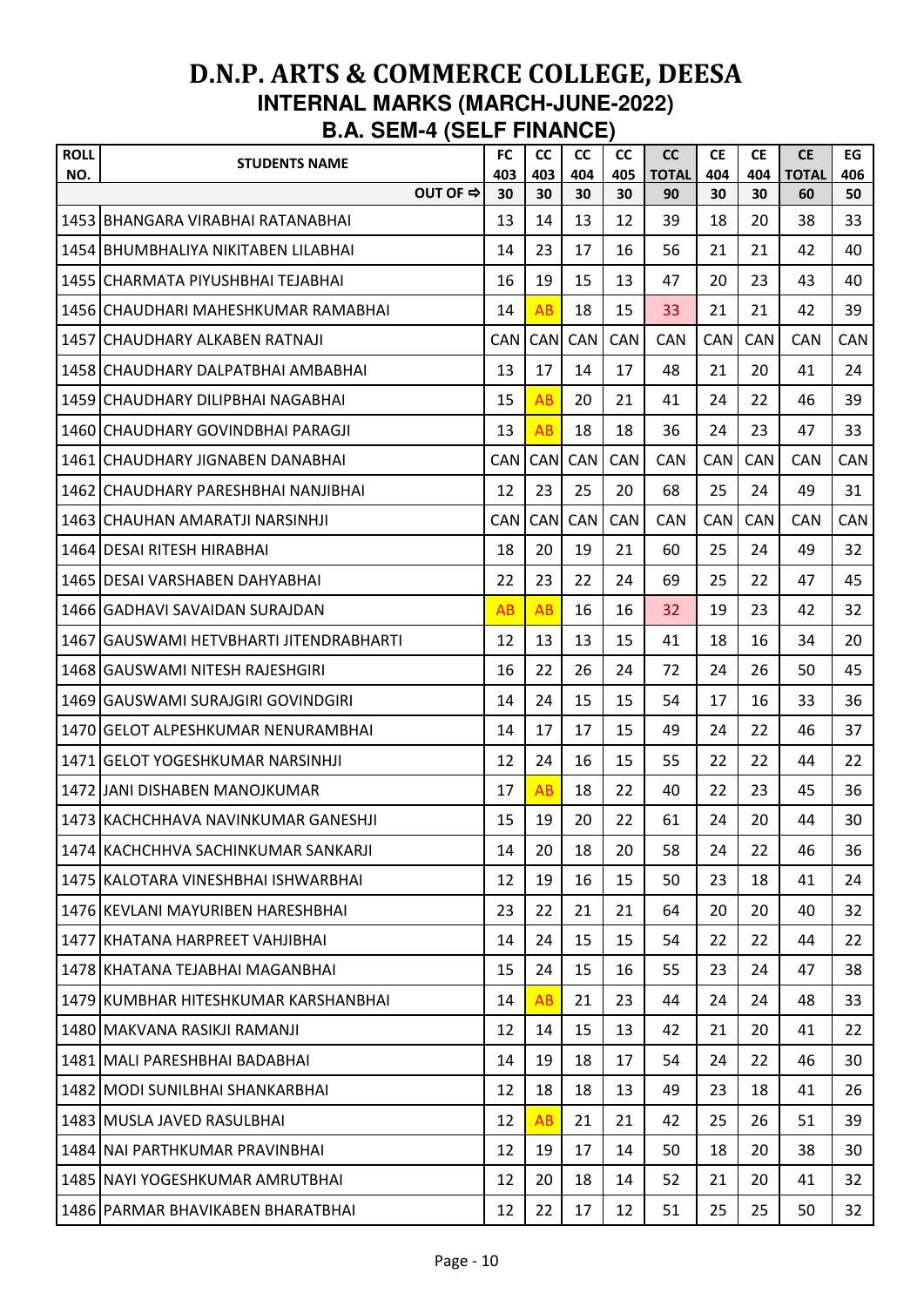| <b>ROLL</b> | <b>STUDENTS NAME</b>                     | <b>FC</b>  | cc         | <b>CC</b>  | <b>CC</b>  | cc                 | <b>CE</b>  | <b>CE</b>  | <b>CE</b>          | EG         |
|-------------|------------------------------------------|------------|------------|------------|------------|--------------------|------------|------------|--------------------|------------|
| NO.         | OUT OF ⇒                                 | 403<br>30  | 403<br>30  | 404<br>30  | 405<br>30  | <b>TOTAL</b><br>90 | 404<br>30  | 404<br>30  | <b>TOTAL</b><br>60 | 406<br>50  |
|             | 1487 PARMAR KAILASHKUMAR KUNDANJI        | 12         | 18         | 18         | 19         | 55                 | 22         | 23         | 45                 | 29         |
|             | 1488 PRAJAPATI ALPESHKUMAR KALUBHAI      | 12         | 20         | 18         | 16         | 54                 | 22         | 21         | 43                 | 28         |
|             | 1489 PRAJAPATI JAYESHKUMAR CHOPAJI       | 13         | 16         | 18         | 16         | 50                 | 24         | 24         | 48                 | 28         |
|             | 1490 PRAJAPATI MAHESHBHAI MOHANBHAI      | 17         | 22         | 24         | 18         | 64                 | 23         | 25         | 48                 | 40         |
|             | 1491 RABARI ALPESH RAMESHBHAI            | 13         | 18         | 15         | 16         | 49                 | 20         | 18         | 38                 | 24         |
|             | 1492 RABARI BHARATBHAI MEVABHAI          | 12         | AB         | 14         | 16         | 30                 | 21         | 21         | 42                 | 30         |
|             | 1493 RABARI GANESHBHAI ISHVARBHAI        | 13         | 17         | 16         | 16         | 49                 | 20         | 21         | 41                 | 22         |
|             | 1494 RABARI GOKALBHAI BABUJI             | 15         | 15         | 17         | 14         | 46                 | 20         | 24         | 44                 | 26         |
|             | 1495 RABARI HITESHBHAI LEBABHAI          | <b>CAN</b> | <b>CAN</b> | CAN        | <b>CAN</b> | CAN                | <b>CAN</b> | <b>CAN</b> | <b>CAN</b>         | <b>CAN</b> |
|             | 1496 RABARI SEJAL ARJANBHAI              | 21         | 19         | 21         | 22         | 62                 | 21         | 24         | 45                 | 40         |
|             | 1497 RATHOD ANADUBHA HIMMATSINH          | 14         | 17         | 21         | 14         | 52                 | 19         | 20         | 39                 | 31         |
|             | 1498 RATHOD CHETANKUMAR BHAVJIJI         | 12         | 16         | 17         | 16         | 49                 | 20         | 24         | 44                 | 32         |
|             | 1499 RATHOD KALPESHKUMAR PRATAPBHAI      | 12         | AB         | 16         | 12         | 28                 | 13         | 20         | 33                 | AB         |
|             | 1500 RATHOD PAYALBEN BHURAJI             | 13         | 16         | 16         | 12         | 44                 | 24         | 22         | 46                 | 36         |
|             | 1501 RAVAL SHRUTI MUKESHBHAI             | 14         | 19         | 17         | 19         | 55                 | 26         | 26         | 52                 | 38         |
|             | 1502 SANKHALA VIPULKUMAR ASHOKJI         | 13         | 18         | 23         | 15         | 56                 | 18         | 22         | 40                 | 30         |
|             | 1503 SOLANKI BHARATBHAI MATHURJI         | <b>CAN</b> | <b>CAN</b> | <b>CAN</b> | <b>CAN</b> | <b>CAN</b>         | <b>CAN</b> | <b>CAN</b> | <b>CAN</b>         | CAN        |
|             | 1504 SOLANKI JALAMSING DASHRATHJI        | 12         | 20         | 15         | 16         | 51                 | 19         | 22         | 41                 | 29         |
|             | 1505 SOLANKI METUBHA PANAJI              | 12         | 20         | 22         | 17         | 59                 | 23         | 21         | 44                 | 27         |
|             | 1506 SUKHDIYA UTSAV VIPULBHAI            | 13         | 18         | 16         | 13         | 47                 | 24         | 22         | 46                 | 22         |
|             | 1507 SWAMI DILIPNATH DUNGARNATH          | 13         | AB         | 18         | 16         | 34                 | 24         | 22         | 46                 | AB         |
|             | 1508 TANK NAYNABEN RAMJIJI               | 22         | 22         | 26         | 21         | 69                 | 24         | 26         | 50                 | 36         |
|             | 1509 THAKOR JAGDISHBHAI CHEHARAJI        | 13         | AB         | AB         | 16         | 16                 | 22         | 18         | 40                 | 28         |
|             | 1510 THAKOR SANGITABEN AMRAJI            | 14         | 23         | 24         | 19         | 66                 | 24         | 25         | 49                 | 32         |
|             | 1511   THAKOR SHAILESHBHAI DASHARATHBHAI | 12         | AB         | 15         | 16         | 31                 | 23         | 20         | 43                 | 29         |
|             | 1512 VAGHELA VAKILSING BHOLSING          | 12         | AB         | 17         | 22         | 39                 | 23         | 24         | 47                 | 26         |
|             | 1513   BHANGARA VISHALBHAI PARABATBHAI   | 12         | 16         | 16         | 16         | 48                 | 23         | 20         | 43                 | 27         |
|             | 1514 CHAUDHARY SUKHIBEN VAHTABHAI        | 13         | AB         | 17         | 16         | 33                 | 22         | 23         | 45                 | 26         |
|             | 1515 DESAI NIKESHBHAI PANCHABHAI         | 12         | 19         | 16         | 13         | 48                 | 21         | 22         | 43                 | 26         |
|             | 1516 MALI HITESHKUMAR HEERALAL           | 12         | AB         | 15         | 12         | 27                 | 22         | 20         | 42                 | 22         |
|             | 1517 RATHOD RAJENDRASINH PADJIJI         | 12         | 15         | 14         | 13         | 42                 | 19         | 20         | 39                 | 26         |
|             | 1518 SANKHLA MITTALBEN ACHLAJI           | <b>CAN</b> | <b>CAN</b> | CAN        | CAN        | CAN                | CAN        | <b>CAN</b> | <b>CAN</b>         | CAN        |
|             | 1519 SOLANKI KALPESHBHAI TEJAJI          | 14         | AB         | 15         | 20         | 35                 | 24         | 21         | 45                 | 32         |
|             | 1520 SOLANKI SURESHKUMAR PRADHANJI       | 12         | AB         | 14         | 14         | 28                 | 24         | 20         | 44                 | 27         |